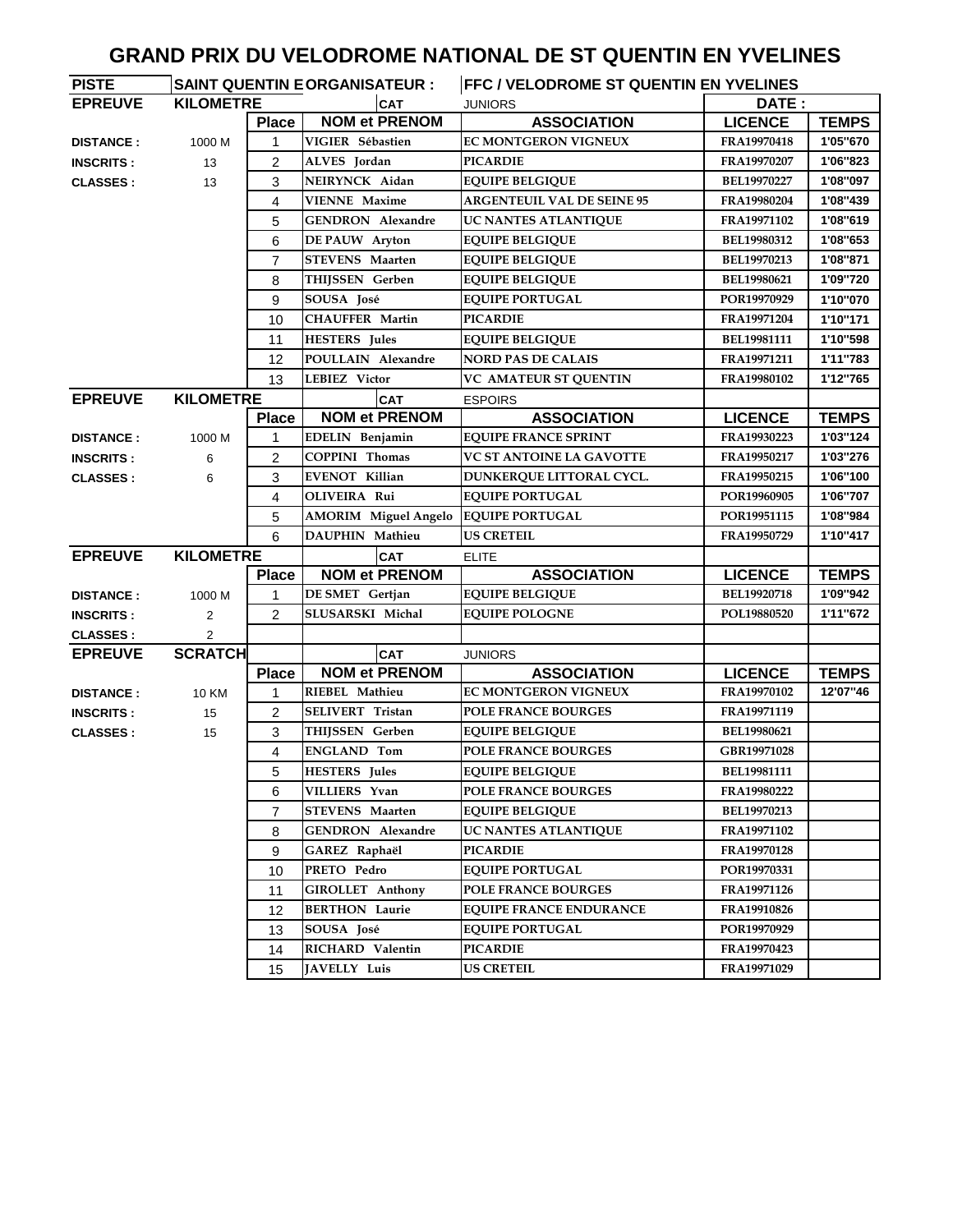| <b>EPREUVE</b>   | <b>SCRATCH</b>           |                | <b>CAT</b>                         | ELITE ESPOIRS                  |                    |              |
|------------------|--------------------------|----------------|------------------------------------|--------------------------------|--------------------|--------------|
|                  |                          | <b>Place</b>   | <b>NOM et PRENOM</b>               | <b>ASSOCIATION</b>             | <b>LICENCE</b>     | <b>TEMPS</b> |
| <b>DISTANCE:</b> | <b>15 KM</b>             | 1              | <b>IMHOFF Claudio</b>              | <b>EQUIPE SUISSE</b>           | SUI19900926        | 17'26"64     |
| <b>INSCRITS:</b> | 23                       | $\overline{c}$ | <b>FOURNIER Marc</b>               | <b>EQUIPE FRANCE ENDURANCE</b> | FRA19941112        |              |
| <b>CLASSES:</b>  | 23                       | 3              | PIJOURLET Louis                    | <b>EQUIPE FRANCE ENDURANCE</b> | FRA19951017        |              |
|                  |                          | 4              | <b>AMORIM Miguel Angelo</b>        | <b>EQUIPE PORTUGAL</b>         | POR19951115        |              |
|                  |                          | 5              | <b>EVENOT Killian</b>              | DUNKERQUE LITTORAL CYCL.       | FRA19950215        |              |
|                  |                          | 6              | <b>MAITRE</b> Cyril                | TEAM PELTRAX - CSD             | FRA19931223        |              |
|                  |                          | $\overline{7}$ | RUEGG Lukas                        | <b>EQUIPE SUISSE</b>           | SUI19960909        |              |
|                  |                          | 8              | <b>BERLIN SEMON Joseph</b>         | <b>FRANCHE COMTE</b>           | FRA19940612        |              |
|                  |                          | 9              | <b>CORNET</b> Joris                | <b>VC AMATEUR ST QUENTIN</b>   | <b>BEL19910901</b> |              |
|                  |                          | 10             | <b>ERMENAULT Corentin</b>          | <b>EQUIPE FRANCE ENDURANCE</b> | FRA19960127        |              |
|                  |                          | 11             | <b>MAITRE</b> Florian              | <b>EQUIPE FRANCE ENDURANCE</b> | FRA19960903        |              |
|                  |                          | 12             | PERRIZOLO Loïc                     | <b>EQUIPE SUISSE</b>           | <b>SUI19881020</b> |              |
|                  |                          | 13             | <b>DESTANG Lucas</b>               | <b>EQUIPE FRANCE ENDURANCE</b> | FRA19950724        |              |
|                  |                          | 14             | <b>DO REGO Fabio</b>               | <b>AS CORBEIL ESSONNES</b>     | FRA19951030        |              |
|                  |                          | 15             | <b>BARE</b> Anthony                | <b>VCA DU BOURGET</b>          | FRA19930822        |              |
|                  |                          | 16             | <b>GIRARDIN Vincent</b>            | <b>AS CORBEIL ESSONNES</b>     | FRA19850423        |              |
|                  |                          | 17             | <b>SELENATI Niko</b>               | <b>EQUIPE SUISSE</b>           | SUI19960730        |              |
|                  |                          | 18             | <b>GAUDILLAT Antoine</b>           | <b>AS CORBEIL ESSONNES</b>     | FRA19880825        |              |
|                  |                          | 19             | LEVASSEUR Jordan                   | <b>EQUIPE FRANCE ENDURANCE</b> | FRA19950529        |              |
|                  |                          | 20             | OLIVEIRA Rui                       | <b>EOUIPE PORTUGAL</b>         | POR19960905        |              |
|                  |                          | 21             | <b>GAREL Adrien</b>                | <b>EQUIPE FRANCE ENDURANCE</b> | FRA19960312        |              |
|                  |                          | 22             | MARCEL MILLET PhilemoFRANCHE COMTE |                                | FRA19930620        |              |
|                  |                          | 23             | SLUSARSKI Michal                   | <b>EQUIPE POLOGNE</b>          | POL19880520        |              |
| <b>EPREUVE</b>   | <b>COURSE AUX POINTS</b> |                | <b>CAT</b>                         | <b>JUNIORS</b>                 |                    |              |
|                  |                          | <b>Place</b>   | <b>NOM et PRENOM</b>               | <b>ASSOCIATION</b>             | <b>LICENCE</b>     | <b>TEMPS</b> |
| <b>DISTANCE:</b> | <b>15 KM</b>             | 1              | VILLIERS Yvan                      | POLE FRANCE BOURGES            | FRA19980222        | 19'00"12     |
| <b>INSCRITS:</b> | 15                       | $\overline{2}$ | <b>ENGLAND Tom</b>                 | <b>POLE FRANCE BOURGES</b>     | GBR19971028        |              |
| <b>CLASSES:</b>  | 14                       | 3              | <b>HESTERS</b> Jules               | <b>EQUIPE BELGIQUE</b>         | <b>BEL19981111</b> |              |
|                  |                          | 4              | RIEBEL Mathieu                     | EC MONTGERON VIGNEUX           | FRA19970102        |              |
|                  |                          | 5              | <b>STEVENS</b> Maarten             | <b>EQUIPE BELGIQUE</b>         | BEL19970213        |              |
|                  |                          | 6              | THIJSSEN Gerben                    | <b>EQUIPE BELGIQUE</b>         | <b>BEL19980621</b> |              |
|                  |                          | 7              | PRETO Pedro                        | <b>EQUIPE PORTUGAL</b>         | POR19970331        |              |
|                  |                          | 8              | GAREZ Raphaël                      | <b>PICARDIE</b>                | FRA19970128        |              |
|                  |                          | 9              | SELIVERT Tristan                   | POLE FRANCE BOURGES            | FRA19971119        |              |
|                  |                          | 10             | JAVELLY Luis                       | <b>US CRETEIL</b>              | FRA19971029        |              |
|                  |                          | 11             | <b>BERTHON Laurie</b>              | <b>EQUIPE FRANCE ENDURANCE</b> | FRA19910826        |              |
|                  |                          | 12             | SOUSA José                         | <b>EQUIPE PORTUGAL</b>         | POR19970929        |              |
|                  |                          | 13             | <b>GIROLLET</b> Anthony            | POLE FRANCE BOURGES            | FRA19971126        |              |
|                  |                          | 14             | RICHARD Valentin                   | <b>PICARDIE</b>                | FRA19970423        |              |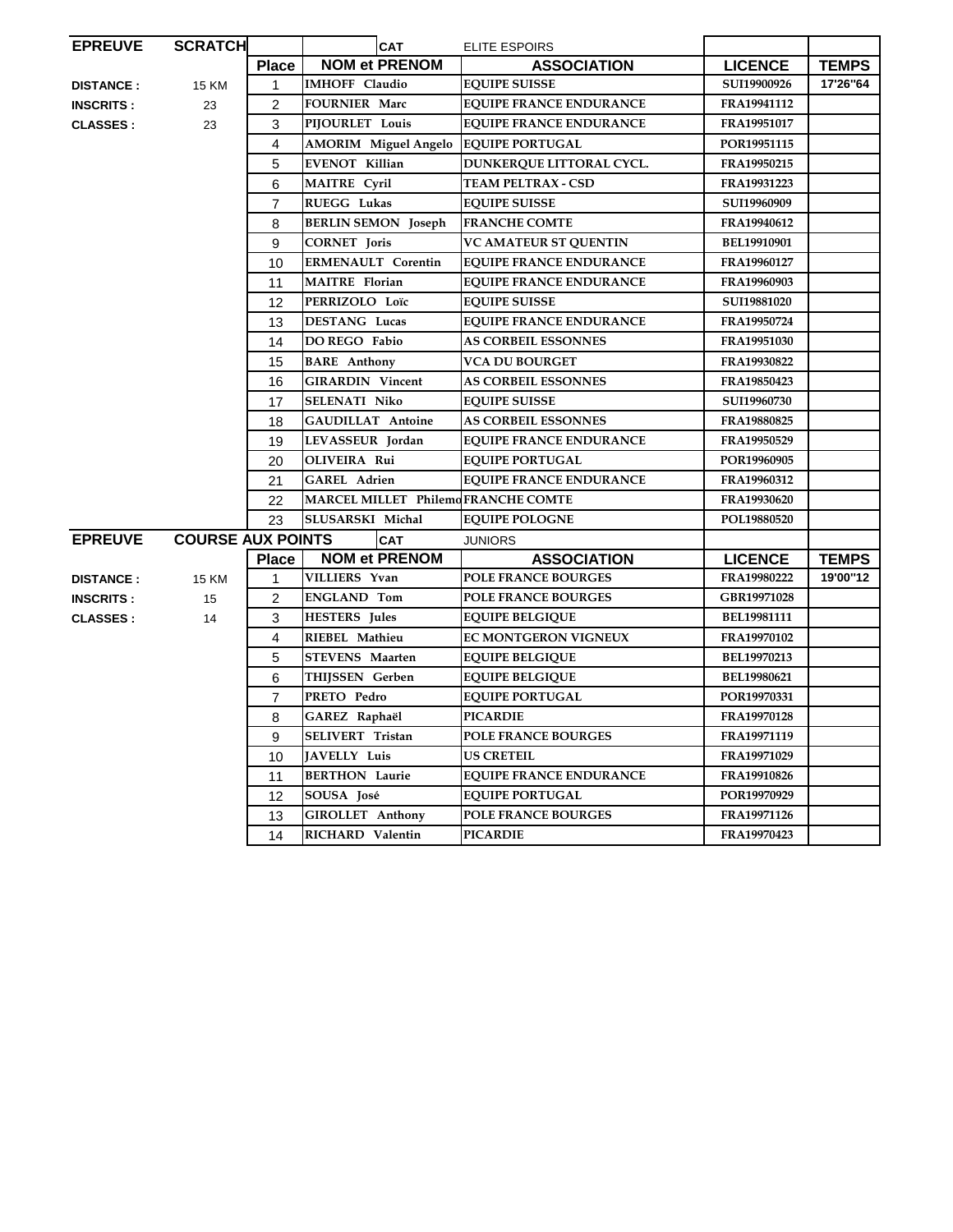| <b>EPREUVE</b><br><b>COURSE AUX POINTS</b> |                   |                |                             | <b>CAT</b> | <b>ELITE ESPOIRS</b>                 |                    |               |
|--------------------------------------------|-------------------|----------------|-----------------------------|------------|--------------------------------------|--------------------|---------------|
|                                            |                   | <b>Place</b>   | <b>NOM et PRENOM</b>        |            | <b>ASSOCIATION</b>                   | <b>LICENCE</b>     | <b>TEMPS</b>  |
| <b>DISTANCE:</b>                           | 30 KM             | 1              | PIJOURLET Louis             |            | <b>EQUIPE FRANCE ENDURANCE</b>       | FRA19951017        | 35'37"69      |
| <b>INSCRITS:</b>                           | 24                | 2              | <b>MAITRE</b> Florian       |            | <b>EQUIPE FRANCE ENDURANCE</b>       | FRA19960903        |               |
| <b>CLASSES:</b>                            | 22                | 3              | <b>IMHOFF Claudio</b>       |            | <b>EOUIPE SUISSE</b>                 | SUI19900926        |               |
|                                            |                   | 4              | DO REGO Fabio               |            | <b>AS CORBEIL ESSONNES</b>           | FRA19951030        |               |
|                                            |                   | 5              | GAREL Adrien                |            | <b>EQUIPE FRANCE ENDURANCE</b>       | FRA19960312        |               |
|                                            |                   | 6              | OLIVEIRA Rui                |            | <b>EQUIPE PORTUGAL</b>               | POR19960905        |               |
|                                            |                   | $\overline{7}$ | <b>MAITRE</b> Cyril         |            | <b>TEAM PELTRAX - CSD</b>            | FRA19931223        |               |
|                                            |                   | 8              | LEVASSEUR Jordan            |            | <b>EQUIPE FRANCE ENDURANCE</b>       | FRA19950529        |               |
|                                            |                   | 9              | <b>BACON Thomas</b>         |            | <b>VCA DU BOURGET</b>                | FRA19941104        |               |
|                                            |                   | 10             | PERRIZOLO Loïc              |            | <b>EQUIPE SUISSE</b>                 | SUI19881020        |               |
|                                            |                   | 11             | <b>SELENATI Niko</b>        |            | <b>EQUIPE SUISSE</b>                 | SUI19960730        |               |
|                                            |                   | 12             | <b>CORNET</b> Joris         |            | <b>VC AMATEUR ST QUENTIN</b>         | <b>BEL19910901</b> |               |
|                                            |                   | 13             | <b>DESTANG Lucas</b>        |            | <b>EQUIPE FRANCE ENDURANCE</b>       | FRA19950724        |               |
|                                            |                   | 14             | <b>GIRARDIN Vincent</b>     |            | <b>AS CORBEIL ESSONNES</b>           | FRA19850423        |               |
|                                            |                   | 15             | <b>BARE</b> Anthony         |            | VCA DU BOURGET                       | FRA19930822        |               |
|                                            |                   | 16             | <b>ERMENAULT Corentin</b>   |            | <b>EQUIPE FRANCE ENDURANCE</b>       | <b>FRA19960127</b> |               |
|                                            |                   | 17             | <b>FOURNIER Marc</b>        |            | <b>EQUIPE FRANCE ENDURANCE</b>       | FRA19941112        |               |
|                                            |                   | 18             | RUEGG Lukas                 |            | <b>EQUIPE SUISSE</b>                 | SUI19960909        |               |
|                                            |                   | 19             | <b>BERLIN SEMON Joseph</b>  |            | <b>FRANCHE COMTE</b>                 | FRA19940612        |               |
|                                            |                   | 20             |                             |            | AMORIM Miguel Angelo EQUIPE PORTUGAL | POR19951115        |               |
|                                            |                   | 21             | <b>EVENOT Killian</b>       |            | DUNKERQUE LITTORAL CYCL.             | FRA19950215        |               |
|                                            |                   | 22             |                             |            | MARCEL MILLET PhilemoFRANCHE COMTE   | FRA19930620        |               |
|                                            |                   |                | DA CUNHA John               |            | <b>VCA DU BOURGET</b>                | FRA19921006        | Abandon       |
|                                            |                   |                | MAFFEÎS Dany                |            | <b>CC VILLENEUVE ST GERMAIN</b>      | FRA19921213        | Abandon       |
| <b>EPREUVE</b>                             | <b>AMERICAINE</b> |                |                             | <b>CAT</b> | <b>ELITE ESPOIRS</b>                 |                    |               |
|                                            |                   | <b>Place</b>   | <b>NOM et PRENOM</b>        |            | <b>ASSOCIATION</b>                   | <b>LICENCE</b>     | <b>TEMPS</b>  |
| <b>DISTANCE:</b>                           | 30 KM             | 1              | <b>IMHOFF Claudio</b>       |            | <b>EQUIPE SUISSE</b>                 | SUI19900926        | 34'25"63      |
| <b>INSCRITS:</b>                           | 26                |                | PERRIZOLO Loïc              |            | <b>EQUIPE SUISSE</b>                 | SUI19881020        |               |
| <b>CLASSES:</b>                            | 20                | $\overline{2}$ | <b>RUEGG Lukas</b>          |            | <b>EQUIPE SUISSE</b>                 | SUI19960909        |               |
|                                            |                   |                | SELENATI Niko               |            | <b>EQUIPE SUISSE</b>                 | SUI19960730        |               |
|                                            |                   | 3              | PIJOURLET Louis             |            | <b>EQUIPE FRANCE ENDURANCE</b>       | <b>FRA19951017</b> | à 1 T         |
|                                            |                   |                | <b>FOURNIER Marc</b>        |            | <b>EQUIPE FRANCE ENDURANCE</b>       | FRA19941112        |               |
|                                            |                   | 4              | <b>ERMENAULT Corentin</b>   |            | <b>EQUIPE FRANCE ENDURANCE</b>       | FRA19960127        | à 1 T         |
|                                            |                   |                | GAREL Adrien                |            | <b>EQUIPE FRANCE ENDURANCE</b>       | FRA19960312        |               |
|                                            |                   | 5              | LINDBERG Mathias            |            | <b>DANSK BICYCLE CLUB</b>            | DEN19921121        | $\lambda$ 1 T |
|                                            |                   |                | <b>HELLESKOV BUSK Elias</b> |            | <b>DANSK BICYCLE CLUB</b>            | DEN19940602        |               |
|                                            |                   | 6              | <b>MAITRE</b> Florian       |            | <b>EQUIPE FRANCE ENDURANCE</b>       | <b>FRA19960903</b> | à 1 T         |
|                                            |                   |                | <b>DESTANG Lucas</b>        |            | <b>EQUIPE FRANCE ENDURANCE</b>       | FRA19950724        |               |
|                                            |                   | $\overline{7}$ | OLIVEIRA Rui                |            | <b>EQUIPE PORTUGAL</b>               | POR19960905        | à 2 T         |
|                                            |                   |                |                             |            | AMORIM Miguel Angelo EQUIPE PORTUGAL | POR19951115        |               |
|                                            |                   | 8              | DO REGO Fabio               |            | <b>AS CORBEIL ESSONNES</b>           | FRA19951030        | à 2 T         |
|                                            |                   |                | <b>GAUDILLAT Antoine</b>    |            | <b>AS CORBEIL ESSONNES</b>           | FRA19880825        |               |
|                                            |                   | 9              |                             |            | MARCEL MILLET PhilemoFRANCHE COMTE   | <b>FRA19930620</b> | à 3 T         |
|                                            |                   |                | <b>BERLIN SEMON Joseph</b>  |            | <b>FRANCHE COMTE</b>                 | FRA19940612        |               |
|                                            |                   | 10             | <b>GIRARDIN Vincent</b>     |            | <b>AS CORBEIL ESSONNES</b>           | <b>FRA19850423</b> | $\lambda$ 5 T |
|                                            |                   |                | <b>MAITRE Cyril</b>         |            | <b>TEAM PELTRAX - CSD</b>            | FRA19931223        |               |
|                                            |                   |                | DROLLEE Arnaud              |            | <b>US CRETEIL</b>                    | FRA19821125        | Abandon       |
|                                            |                   |                | DUCHESNE Mickaël            |            | <b>US CRETEIL</b>                    | FRA19840410        | Abandon       |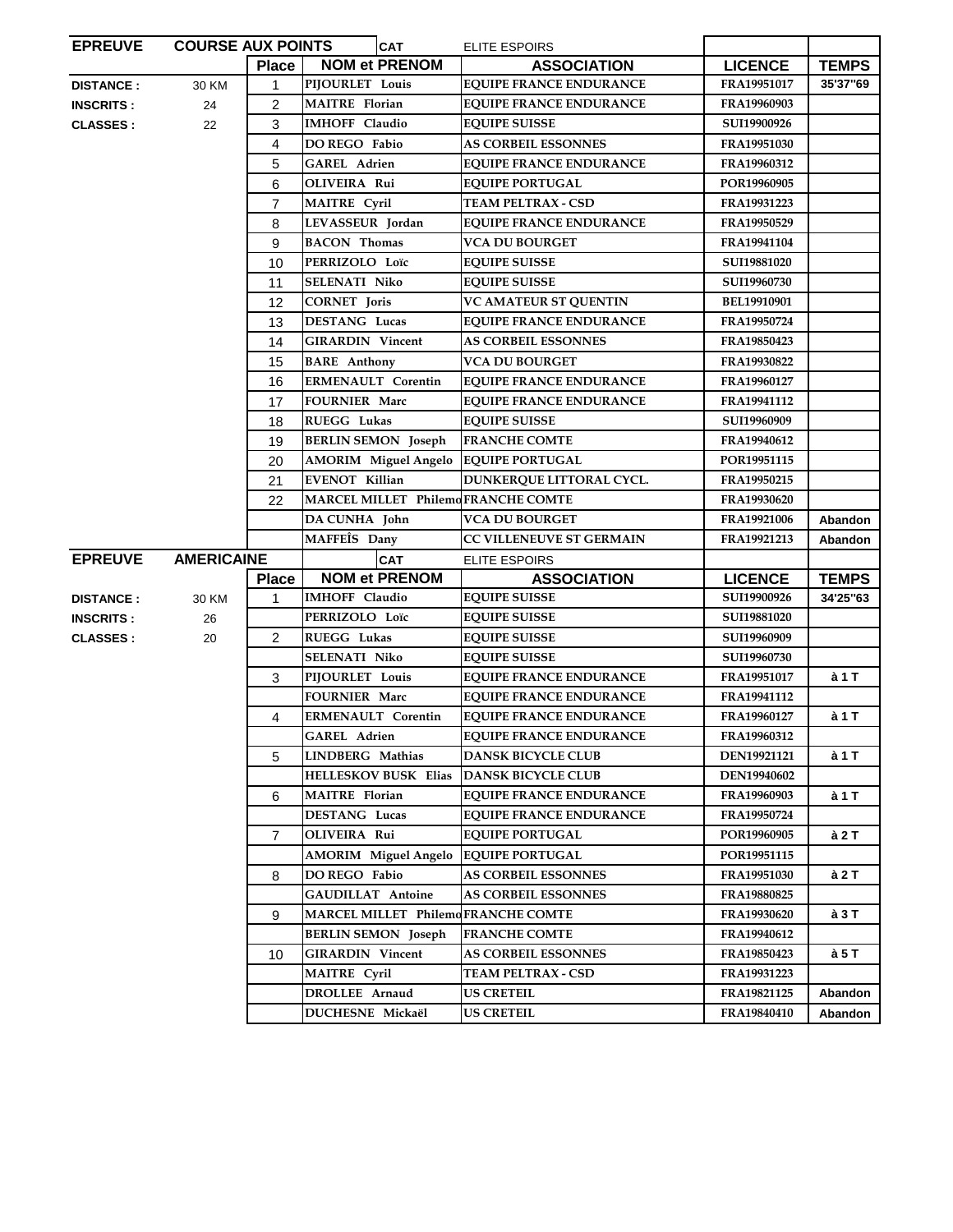| <b>EPREUVE</b>   | <b>KEIRIN Séries</b>      |                | <b>CAT</b>               | <b>ESPOIRS JUNIORS</b>            |                    |              |
|------------------|---------------------------|----------------|--------------------------|-----------------------------------|--------------------|--------------|
|                  |                           | <b>Place</b>   | <b>NOM et PRENOM</b>     | <b>ASSOCIATION</b>                | <b>LICENCE</b>     | <b>TEMPS</b> |
| <b>DISTANCE:</b> | 2 KM                      | 1              | <b>LANDERNEAU Melvin</b> | <b>TEAM 94 VILLENEUVOISE</b>      | FRA19970928        | 12'002       |
| <b>INSCRITS:</b> | 14                        | $\overline{c}$ | DAUPHIN Mathieu          | <b>US CRETEIL</b>                 | FRA19950729        |              |
| <b>CLASSES:</b>  | 14                        | 3              | VIGIER Sébastien         | <b>EC MONTGERON VIGNEUX</b>       | FRA19970418        |              |
|                  |                           | 4              | POULLAIN Alexandre       | <b>NORD PAS DE CALAIS</b>         | FRA19971211        |              |
|                  |                           | 5              | <b>DE PAUW</b> Aryton    | <b>EQUIPE BELGIQUE</b>            | BEL19980312        |              |
|                  |                           |                |                          |                                   |                    |              |
|                  |                           | 1              | EDELIN Benjamin          | <b>EOUIPE FRANCE SPRINT</b>       | FRA19930223        | 11"080       |
|                  |                           | $\overline{2}$ | GIL Benjamin             | <b>BEC 18</b>                     | FRA19960802        |              |
|                  |                           | 3              | <b>VIENNE Maxime</b>     | <b>ARGENTEUIL VAL DE SEINE 95</b> | FRA19980204        |              |
|                  |                           | 4              | <b>GENDRON</b> Alexandre | UC NANTES ATLANTIQUE              | FRA19971102        |              |
|                  |                           | 5              | <b>CHAUFFER Martin</b>   | <b>PICARDIE</b>                   | FRA19971204        |              |
|                  |                           |                |                          |                                   |                    |              |
|                  |                           | 1              | <b>COPPINI Thomas</b>    | <b>VC ST ANTOINE LA GAVOTTE</b>   | FRA19950217        | 11"281       |
|                  |                           | $\overline{2}$ | ALVES Jordan             | <b>PICARDIE</b>                   | FRA19970207        |              |
|                  |                           | 3              | NEIRYNCK Aidan           | <b>EQUIPE BELGIQUE</b>            | BEL19970227        |              |
|                  |                           | 4              | LEBIEZ Victor            | VC AMATEUR ST QUENTIN             | FRA19980102        |              |
| <b>EPREUVE</b>   | <b>KEIRIN Repéchages</b>  |                | <b>CAT</b>               | <b>ESPOIRS JUNIORS</b>            |                    |              |
|                  |                           | <b>Place</b>   | <b>NOM et PRENOM</b>     | <b>ASSOCIATION</b>                | <b>LICENCE</b>     | <b>TEMPS</b> |
| <b>DISTANCE:</b> | 2 KM                      | 1              | VIGIER Sébastien         | <b>EC MONTGERON VIGNEUX</b>       | FRA19970418        | 11"592       |
| <b>INSCRITS:</b> | 8                         | $\overline{2}$ | NEIRYNCK Aidan           | <b>EQUIPE BELGIQUE</b>            | BEL19970227        |              |
| <b>CLASSES:</b>  | 8                         | 3              | <b>GENDRON</b> Alexandre | UC NANTES ATLANTIQUE              | FRA19971102        |              |
|                  |                           | 4              | <b>CHAUFFER Martin</b>   | <b>PICARDIE</b>                   | <b>FRA19971204</b> |              |
|                  |                           |                |                          |                                   |                    |              |
|                  |                           | $\mathbf{1}$   | <b>DE PAUW</b> Aryton    | <b>EQUIPE BELGIQUE</b>            | BEL19980312        | 11"525       |
|                  |                           | $\overline{2}$ | LEBIEZ Victor            | <b>VC AMATEUR ST QUENTIN</b>      | FRA19980102        |              |
|                  |                           | 3              | <b>VIENNE</b> Maxime     | <b>ARGENTEUIL VAL DE SEINE 95</b> | FRA19980204        |              |
|                  |                           | 4              | POULLAIN Alexandre       | <b>NORD PAS DE CALAIS</b>         | FRA19971211        |              |
| <b>EPREUVE</b>   | <b>KEIRIN 1/2 Finales</b> |                | <b>CAT</b>               | <b>ESPOIRS JUNIORS</b>            |                    |              |
|                  |                           | <b>Place</b>   | <b>NOM et PRENOM</b>     | <b>ASSOCIATION</b>                | <b>LICENCE</b>     | <b>TEMPS</b> |
| <b>DISTANCE:</b> | 2 KM                      | 1              | <b>LANDERNEAU Melvin</b> | <b>TEAM 94 VILLENEUVOISE</b>      | FRA19970928        | 11"159       |
| <b>INSCRITS:</b> | 12                        | $\overline{2}$ | <b>COPPINI Thomas</b>    | VC ST ANTOINE LA GAVOTTE          | FRA19950217        |              |
| <b>CLASSES:</b>  | 12                        | 3              | GIL Benjamin             | <b>BEC 18</b>                     | <b>FRA19960802</b> |              |
|                  |                           | 4              | <b>VIENNE</b> Maxime     | <b>ARGENTEUIL VAL DE SEINE 95</b> | FRA19980204        |              |
|                  |                           | 5              | <b>GENDRON</b> Alexandre | UC NANTES ATLANTIQUE              | FRA19971102        |              |
|                  |                           | 6              | NEIRYNCK Aidan           | <b>EQUIPE BELGIQUE</b>            | BEL19970227        |              |
|                  |                           |                |                          |                                   |                    |              |
|                  |                           | 1              | <b>EDELIN</b> Benjamin   | <b>EQUIPE FRANCE SPRINT</b>       | FRA19930223        | 11'146       |
|                  |                           | $\overline{2}$ | VIGIER Sébastien         | EC MONTGERON VIGNEUX              | FRA19970418        |              |
|                  |                           | 3              | LEBIEZ Victor            | VC AMATEUR ST QUENTIN             | FRA19980102        |              |
|                  |                           | 4              | ALVES Jordan             | <b>PICARDIE</b>                   | FRA19970207        |              |
|                  |                           | 5              | DE PAUW Aryton           | <b>EOUIPE BELGIOUE</b>            | BEL19980312        |              |
|                  |                           | 6              | DAUPHIN Mathieu          | <b>US CRETEIL</b>                 | FRA19950729        |              |
| <b>EPREUVE</b>   | KEIRIN Finales de 7 à 12  |                | <b>CAT</b>               | <b>ESPOIRS JUNIORS</b>            |                    |              |
|                  |                           | <b>Place</b>   | <b>NOM et PRENOM</b>     | <b>ASSOCIATION</b>                | <b>LICENCE</b>     | <b>TEMPS</b> |
| <b>DISTANCE:</b> | 2 KM                      | 1              | <b>VIENNE Maxime</b>     | <b>ARGENTEUIL VAL DE SEINE 95</b> | FRA19980204        | 11"303       |
| <b>INSCRITS:</b> | 6                         | 2              | ALVES Jordan             | <b>PICARDIE</b>                   | FRA19970207        |              |
| <b>CLASSES:</b>  | 6                         | 3              | DAUPHIN Mathieu          | <b>US CRETEIL</b>                 | FRA19950729        |              |
|                  |                           | 4              | <b>GENDRON</b> Alexandre | UC NANTES ATLANTIQUE              | FRA19971102        |              |
|                  |                           | 5              | NEIRYNCK Aidan           | <b>EQUIPE BELGIQUE</b>            | BEL19970227        |              |
|                  |                           | 6              | DE PAUW Aryton           | <b>EQUIPE BELGIQUE</b>            | BEL19980312        |              |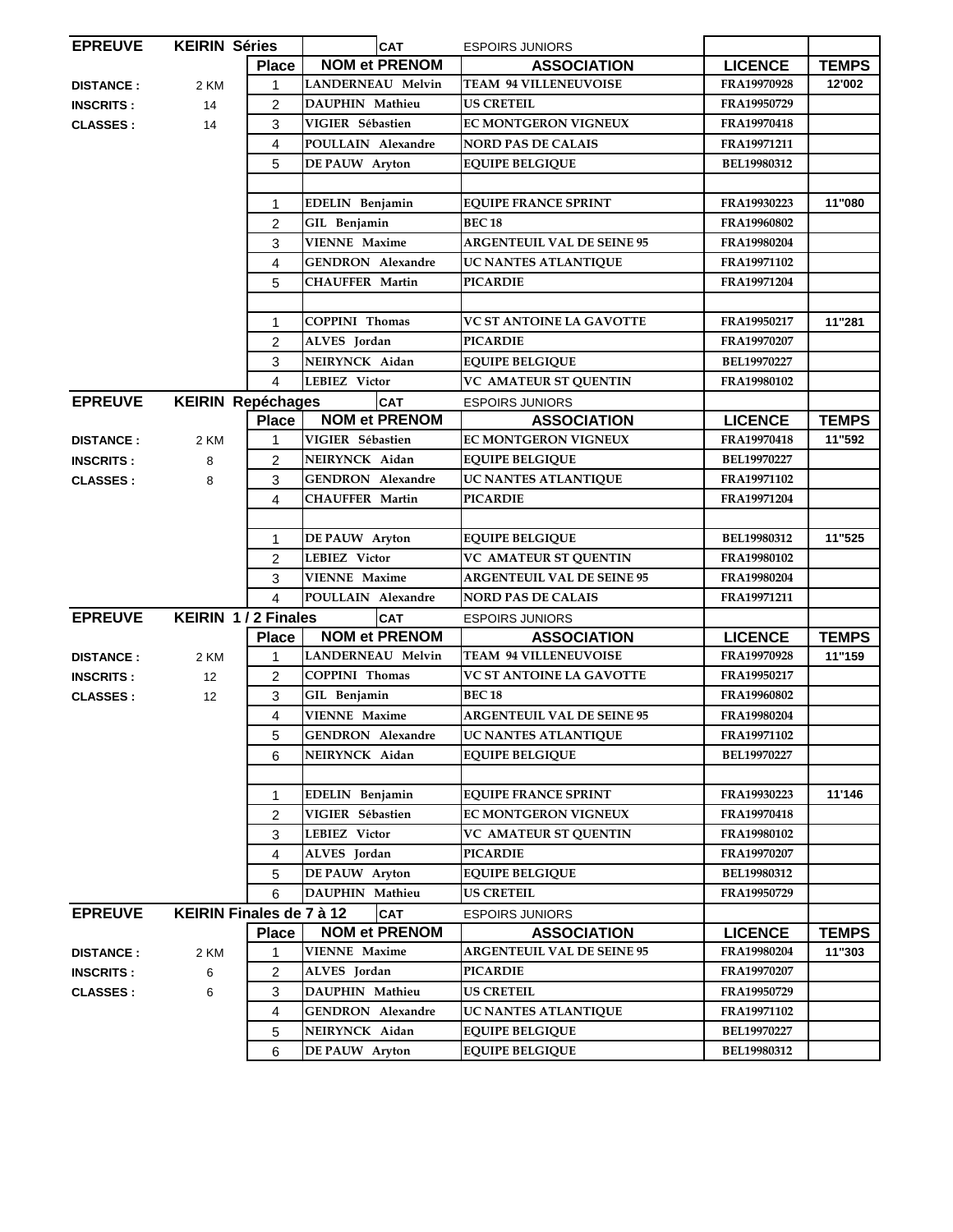| <b>EPREUVE</b>   | <b>KEIRIN Finales de 1 à 6</b> |                | <b>CAT</b>                                  | <b>ESPOIRS JUNIORS</b>                      |                    |              |
|------------------|--------------------------------|----------------|---------------------------------------------|---------------------------------------------|--------------------|--------------|
|                  |                                | <b>Place</b>   | <b>NOM et PRENOM</b>                        | <b>ASSOCIATION</b>                          | <b>LICENCE</b>     | <b>TEMPS</b> |
| <b>DISTANCE:</b> | 2 KM                           | 1              | <b>COPPINI Thomas</b>                       | VC ST ANTOINE LA GAVOTTE                    | FRA19950217        | 10"707       |
| <b>INSCRITS:</b> | 6                              | $\overline{c}$ | <b>LANDERNEAU Melvin</b>                    | <b>TEAM 94 VILLENEUVOISE</b>                | FRA19970928        |              |
| <b>CLASSES:</b>  | 6                              | 3              | EDELIN Benjamin                             | <b>EQUIPE FRANCE SPRINT</b>                 | FRA19930223        |              |
|                  |                                | 4              | VIGIER Sébastien                            | <b>EC MONTGERON VIGNEUX</b>                 | FRA19970418        |              |
|                  |                                | 5              | GIL Benjamin                                | <b>BEC 18</b>                               | FRA19960802        |              |
|                  |                                | 6              | LEBIEZ Victor                               | VC AMATEUR ST QUENTIN                       | FRA19980102        |              |
| <b>EPREUVE</b>   | <b>KEIRIN CLASSEMENT</b>       |                | <b>CAT</b>                                  | <b>ESPOIRS JUNIORS</b>                      |                    |              |
|                  |                                | <b>Place</b>   | <b>NOM et PRENOM</b>                        | <b>ASSOCIATION</b>                          | <b>LICENCE</b>     | <b>TEMPS</b> |
| <b>DISTANCE:</b> | 2 KM                           | 1              | <b>COPPINI Thomas</b>                       | <b>VC ST ANTOINE LA GAVOTTE</b>             | FRA19950217        | 10"707       |
| <b>INSCRITS:</b> | 14                             | $\overline{2}$ | <b>LANDERNEAU Melvin</b>                    | <b>TEAM 94 VILLENEUVOISE</b>                | FRA19970928        |              |
| <b>CLASSES:</b>  | 14                             | 3              | EDELIN Benjamin                             | <b>EQUIPE FRANCE SPRINT</b>                 | FRA19930223        |              |
|                  |                                | 4              | VIGIER Sébastien                            | EC MONTGERON VIGNEUX                        | FRA19970418        |              |
|                  |                                | 5              | GIL Benjamin                                | <b>BEC 18</b>                               | FRA19960802        |              |
|                  |                                | 6              | LEBIEZ Victor                               | <b>VC AMATEUR ST QUENTIN</b>                | FRA19980102        |              |
|                  |                                | $\overline{7}$ | <b>VIENNE Maxime</b>                        | <b>ARGENTEUIL VAL DE SEINE 95</b>           | FRA19980204        |              |
|                  |                                | 8              | ALVES Jordan                                | <b>PICARDIE</b>                             | FRA19970207        |              |
|                  |                                | 9              | DAUPHIN Mathieu                             | <b>US CRETEIL</b>                           | FRA19950729        |              |
|                  |                                | 10             | <b>GENDRON</b> Alexandre                    | UC NANTES ATLANTIQUE                        | FRA19971102        |              |
|                  |                                | 11             | NEIRYNCK Aidan                              | <b>EQUIPE BELGIQUE</b>                      | BEL19970227        |              |
|                  |                                | 12             | <b>DE PAUW</b> Aryton                       | <b>EQUIPE BELGIQUE</b>                      | <b>BEL19980312</b> |              |
|                  |                                | 13             | POULLAIN Alexandre                          | <b>NORD PAS DE CALAIS</b>                   | FRA19971211        |              |
|                  |                                | 14             | <b>CHAUFFER Martin</b>                      | <b>PICARDIE</b>                             | FRA19971204        |              |
| <b>EPREUVE</b>   | VITESSE 200 M Lancé            |                | <b>CAT</b>                                  | <b>DAMES Elite Junior</b>                   | DATE:              |              |
|                  |                                | <b>Place</b>   | <b>NOM et PRENOM</b>                        | <b>ASSOCIATION</b>                          | <b>LICENCE</b>     | <b>TEMPS</b> |
| <b>DISTANCE:</b> |                                | 1              | MONTAUBAN Olivia                            | <b>EQUIPE FRANCE SPRINT</b>                 | FRA19910826        | 11"154       |
| <b>INSCRITS:</b> | 8                              | $\overline{2}$ | <b>CUEFF Virginie</b>                       | <b>EQUIPE FRANCE SPRINT</b>                 | <b>FRA19880618</b> | 11"168       |
| <b>CLASSES:</b>  | 8                              | 3              | <b>CLAIR Sandie</b>                         | <b>EQUIPE FRANCE SPRINT</b>                 | <b>FRA19880401</b> | 11"525       |
|                  |                                | 4              | PAIN Mélissande                             | <b>CS MAINVILLIERS</b>                      | FRA19950605        | 11"548       |
|                  |                                | 5              | <b>BERTHON Laurie</b>                       | <b>EQUIPE FRANCE ENDURANCE</b>              | FRA19910826        | 11"635       |
|                  |                                | 6              | <b>DUFOUR Marie</b>                         | <b>CS MAINVILLIERS</b>                      | FRA19970913        | 11"645       |
|                  |                                | $\overline{7}$ | GROS Mathilde                               | <b>US CRETEIL</b>                           | FRA19990427        | 11"806       |
|                  |                                | 8              | <b>WERNIMONT Catherine</b>                  | <b>EQUIPE BELGIQUE</b>                      | <b>BEL19960703</b> | 12"032       |
| <b>EPREUVE</b>   | VITESSE 1 / 4 Finales          |                | <b>CAT</b>                                  | <b>DAMES Elite Junior</b>                   |                    |              |
|                  |                                | <b>Place</b>   | <b>NOM et PRENOM</b>                        | <b>ASSOCIATION</b>                          | <b>LICENCE</b>     | <b>TEMPS</b> |
| <b>DISTANCE:</b> | 750 M                          | 1              | <b>MONTAUBAN Olivia</b>                     | <b>EQUIPE FRANCE SPRINT</b>                 | FRA19910826        | 11"789       |
| <b>INSCRITS:</b> | 8                              | $\overline{2}$ | <b>WERNIMONT Catherine</b>                  | <b>EQUIPE BELGIQUE</b>                      | <b>BEL19960703</b> |              |
| <b>CLASSES:</b>  | 8                              |                |                                             |                                             |                    |              |
|                  |                                | 1              | <b>CUEFF Virginie</b>                       | <b>EQUIPE FRANCE SPRINT</b>                 | FRA19880618        | 12"606       |
|                  |                                | $\overline{2}$ | GROS Mathilde                               | <b>US CRETEIL</b>                           | FRA19990427        |              |
|                  |                                |                |                                             |                                             |                    |              |
|                  |                                | 1              | <b>CLAIR</b> Sandie                         | <b>EQUIPE FRANCE SPRINT</b>                 | FRA19880401        | 11"849       |
|                  |                                | $\overline{2}$ | <b>DUFOUR Marie</b>                         | <b>CS MAINVILLIERS</b>                      | FRA19970913        |              |
|                  |                                |                |                                             |                                             |                    |              |
|                  |                                | 1              | PAIN Mélissande                             | <b>CS MAINVILLIERS</b>                      | FRA19950605        | 12"363       |
|                  |                                | $\overline{2}$ | <b>BERTHON Laurie</b>                       | <b>EQUIPE FRANCE ENDURANCE</b>              | FRA19910826        |              |
| <b>EPREUVE</b>   | VITESSE Places de 5 à 8        |                | <b>CAT</b>                                  | <b>DAMES Elite Junior</b>                   |                    |              |
|                  |                                | <b>Place</b>   | <b>NOM et PRENOM</b><br><b>DUFOUR Marie</b> | <b>ASSOCIATION</b>                          | <b>LICENCE</b>     | <b>TEMPS</b> |
| <b>DISTANCE:</b> | 750 M                          | 1              | GROS Mathilde                               | <b>CS MAINVILLIERS</b><br><b>US CRETEIL</b> | FRA19970913        | 12"395       |
| <b>INSCRITS:</b> | 4                              | $\overline{2}$ |                                             |                                             | FRA19990427        |              |
| <b>CLASSES:</b>  | 4                              | 3              | <b>WERNIMONT</b> Catherine                  | <b>EQUIPE BELGIQUE</b>                      | BEL19960703        |              |
|                  |                                | 4              | <b>BERTHON Laurie</b>                       | <b>EQUIPE FRANCE ENDURANCE</b>              | <b>FRA19910826</b> |              |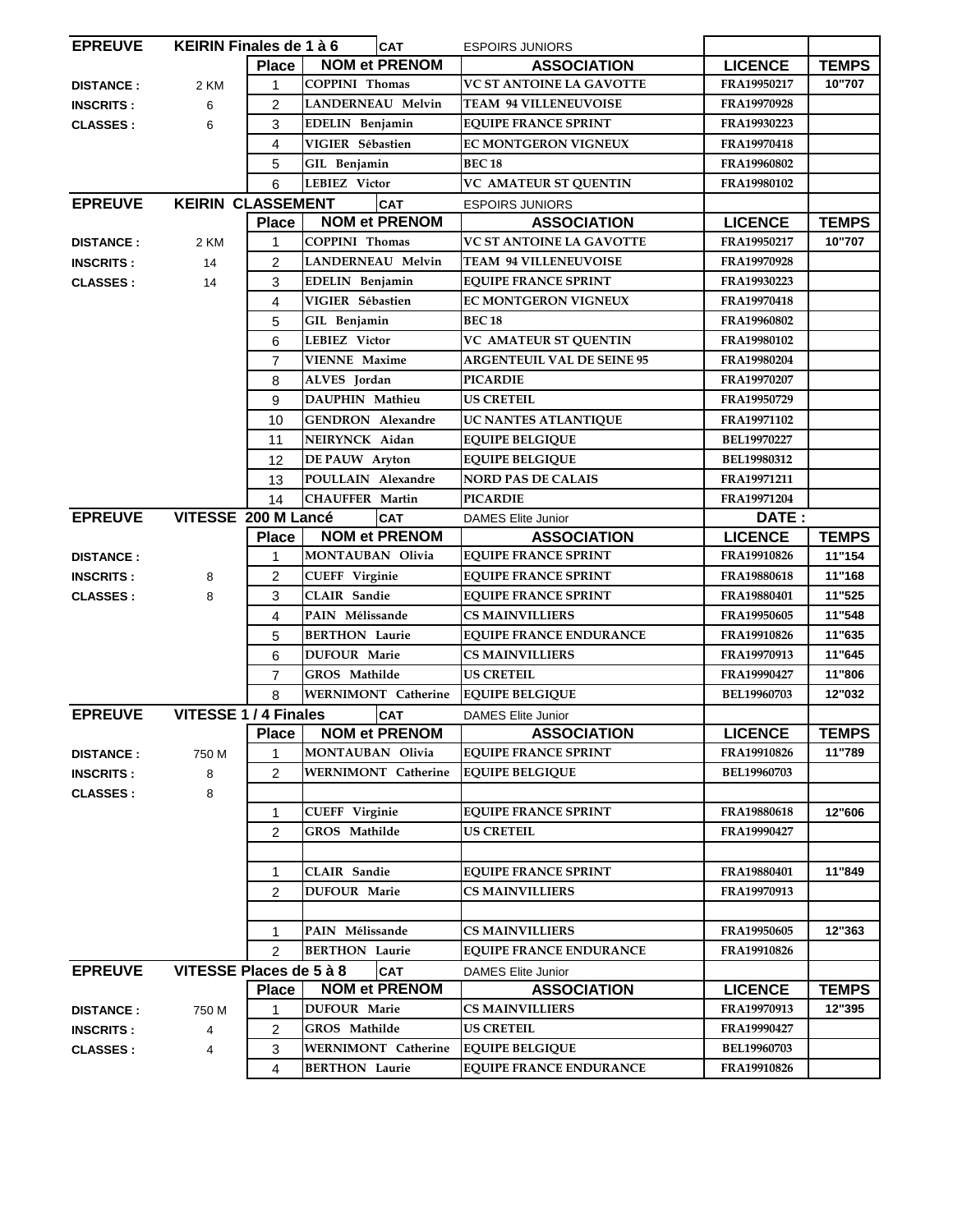| <b>EPREUVE</b>   |                           |                | VITESSE 1/2 Finales 1e mandCAT | <b>DAMES Elite Junior</b>      |                    |              |
|------------------|---------------------------|----------------|--------------------------------|--------------------------------|--------------------|--------------|
|                  |                           | <b>Place</b>   | <b>NOM et PRENOM</b>           | <b>ASSOCIATION</b>             | <b>LICENCE</b>     | <b>TEMPS</b> |
| <b>DISTANCE:</b> | 750 M                     |                | MONTAUBAN Olivia               | <b>EQUIPE FRANCE SPRINT</b>    | FRA19910826        | 11"641       |
| <b>INSCRITS:</b> | 4                         | $\overline{c}$ | PAIN Mélissande                | <b>CS MAINVILLIERS</b>         | FRA19950605        |              |
| <b>CLASSES:</b>  | 4                         |                |                                |                                |                    |              |
|                  |                           | 1              | <b>CUEFF Virginie</b>          | <b>EQUIPE FRANCE SPRINT</b>    | FRA19880618        | 11"846       |
|                  |                           | $\overline{2}$ | <b>CLAIR</b> Sandie            | <b>EQUIPE FRANCE SPRINT</b>    | FRA19880401        |              |
| <b>EPREUVE</b>   |                           |                | VITESSE 1/2 Finales 2e mandCAT | <b>DAMES Elite Junior</b>      |                    |              |
|                  |                           | <b>Place</b>   | <b>NOM et PRENOM</b>           | <b>ASSOCIATION</b>             | <b>LICENCE</b>     | <b>TEMPS</b> |
| <b>DISTANCE:</b> | 750 M                     | 1              | <b>MONTAUBAN Olivia</b>        | <b>EQUIPE FRANCE SPRINT</b>    | FRA19910826        | 11"833       |
| <b>INSCRITS:</b> | 4                         | $\overline{2}$ | PAIN Mélissande                | <b>CS MAINVILLIERS</b>         | FRA19950605        |              |
| <b>CLASSES:</b>  | 4                         |                |                                |                                |                    |              |
|                  |                           | 1              | <b>CUEFF Virginie</b>          | <b>EQUIPE FRANCE SPRINT</b>    | FRA19880618        | 12"026       |
|                  |                           | $\overline{2}$ | <b>CLAIR</b> Sandie            | <b>EQUIPE FRANCE SPRINT</b>    | FRA19880401        |              |
| <b>EPREUVE</b>   |                           |                | VITESSE Finales 1ère manchcAT  | <b>DAMES Elite Junior</b>      |                    |              |
|                  |                           | <b>Place</b>   | <b>NOM et PRENOM</b>           | <b>ASSOCIATION</b>             | <b>LICENCE</b>     | <b>TEMPS</b> |
| <b>DISTANCE:</b> | 750 M                     | 1              | <b>CUEFF Virginie</b>          | <b>EQUIPE FRANCE SPRINT</b>    | FRA19880618        | 11"993       |
| <b>INSCRITS:</b> | 4                         | $\overline{2}$ | MONTAUBAN Olivia               | <b>EQUIPE FRANCE SPRINT</b>    | FRA19910826        |              |
| <b>CLASSES:</b>  | $\overline{\mathbf{4}}$   |                |                                |                                |                    |              |
|                  |                           | 3              | <b>CLAIR</b> Sandie            | <b>EQUIPE FRANCE SPRINT</b>    | FRA19880401        | 12"540       |
|                  |                           | 4              | PAIN Mélissande                | <b>CS MAINVILLIERS</b>         | FRA19950605        |              |
| <b>EPREUVE</b>   |                           |                | VITESSE Finales 2ème mand CAT  | <b>DAMES Elite Junior</b>      |                    |              |
|                  |                           | <b>Place</b>   | <b>NOM et PRENOM</b>           | <b>ASSOCIATION</b>             | <b>LICENCE</b>     | <b>TEMPS</b> |
| <b>DISTANCE:</b> | 750 M                     |                | <b>CUEFF Virginie</b>          | <b>EQUIPE FRANCE SPRINT</b>    | FRA19880618        | 11"727       |
| <b>INSCRITS:</b> | 4                         | $\overline{2}$ | <b>MONTAUBAN Olivia</b>        | <b>EQUIPE FRANCE SPRINT</b>    | FRA19910826        |              |
| <b>CLASSES:</b>  | 4                         |                |                                |                                |                    |              |
|                  |                           | 3              | <b>CLAIR</b> Sandie            | <b>EQUIPE FRANCE SPRINT</b>    | FRA19880401        | 12"257       |
|                  |                           | $\overline{4}$ | PAIN Mélissande                | <b>CS MAINVILLIERS</b>         | FRA19950605        |              |
| <b>EPREUVE</b>   | <b>VITESSE CLASSEMENT</b> |                | <b>CAT</b>                     | <b>DAMES Elite Junior</b>      |                    |              |
|                  |                           | <b>Place</b>   | <b>NOM et PRENOM</b>           | <b>ASSOCIATION</b>             | <b>LICENCE</b>     | <b>TEMPS</b> |
| <b>DISTANCE:</b> | 750 M                     | 1              | <b>CUEFF Virginie</b>          | <b>EQUIPE FRANCE SPRINT</b>    | FRA19880618        | 11"727       |
| <b>INSCRITS:</b> | 8                         | $\overline{c}$ | MONTAUBAN Olivia               | <b>EQUIPE FRANCE SPRINT</b>    | FRA19910826        |              |
| <b>CLASSES:</b>  | 8                         | 3              | <b>CLAIR</b> Sandie            | <b>EQUIPE FRANCE SPRINT</b>    | FRA19880401        |              |
|                  |                           | 4              | PAIN Mélissande                | <b>CS MAINVILLIERS</b>         | FRA19950605        |              |
|                  |                           | 5              | <b>DUFOUR Marie</b>            | <b>CS MAINVILLIERS</b>         | FRA19970913        |              |
|                  |                           | 6              | GROS Mathilde                  | <b>US CRETEIL</b>              | FRA19990427        |              |
|                  |                           | 7              | <b>WERNIMONT Catherine</b>     | <b>EQUIPE BELGIQUE</b>         | <b>BEL19960703</b> |              |
|                  |                           | 8              | <b>BERTHON Laurie</b>          | <b>EQUIPE FRANCE ENDURANCE</b> | <b>FRA19910826</b> |              |
| <b>EPREUVE</b>   | VITESSE 200 M Lancé       |                | <b>CAT</b>                     | <b>ELITE</b>                   |                    |              |
|                  |                           | <b>Place</b>   | <b>NOM et PRENOM</b>           | <b>ASSOCIATION</b>             | <b>LICENCE</b>     | <b>TEMPS</b> |
| <b>DISTANCE:</b> | 750 M                     | 1              | SIREAU Kévin                   | <b>EQUIPE FRANCE SPRINT</b>    | FRA19870418        | 9"926        |
| <b>INSCRITS:</b> | 9                         | $\overline{2}$ | <b>CONORD</b> Charly           | <b>EQUIPE FRANCE SPRINT</b>    | FRA19900728        | 10"042       |
| <b>CLASSES:</b>  | 9                         | 3              | <b>LAFARGUE Quentin</b>        | <b>EQUIPE FRANCE SPRINT</b>    | FRA19901117        | 10"045       |
|                  |                           | 4              | D'ALMEIDA Mickael              | <b>EQUIPE FRANCE SPRINT</b>    | FRA19870903        | 10"145       |
|                  |                           | 5              | PALMA Julien                   | <b>EQUIPE FRANCE SPRINT</b>    | FRA19930101        | 10"486       |
|                  |                           | 6              | DE SMET Gertjan                | <b>EQUIPE BELGIQUE</b>         | BEL19920718        | 11"070       |
|                  |                           | 7              | <b>AMORIM Miguel Angelo</b>    | <b>EQUIPE PORTUGAL</b>         | POR19951115        | 11"366       |
|                  |                           | 8              | RUEGG Lukas                    | <b>EQUIPE SUISSE</b>           | SUI19960909        | 11"420       |
|                  |                           | 9              | SLUSARSKI Michal               | <b>EQUIPE POLOGNE</b>          | POL19880520        | 11"514       |